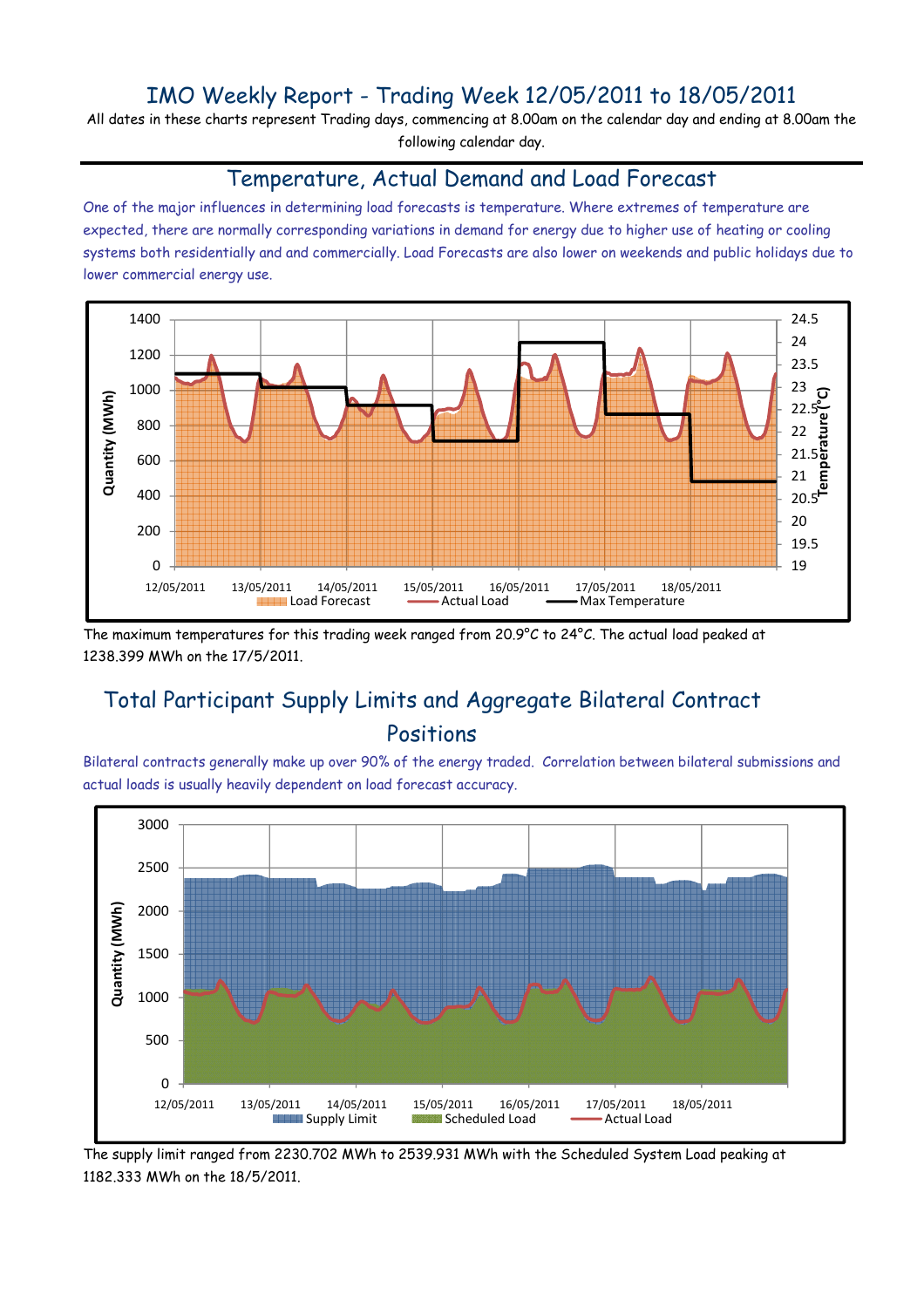### Net Balancing Market Trades

Bilateral contracts and STEM trading are generally based on the forecast energy requirements of Participants. When the forecast requirements are higher or lower than the actual requirements for a day, this Market energy must be bought and sold in the balancing mechanism. This graph shows the estimated net balancing trades.



The majority of the balancing activity this week occurred within Balancing Supply. The maximum balancing demand for the week reached 72.097 MWh on the 15/5/2011. The maximum balancing supply for the week reached -143.467 MWh on the 13/5/2011.

# Total Traded Energy

This chart represents a comparison between the total net energy that is traded in Bilateral Contracts, the STEM and the balancing mechanism. Balancing Supply represents cases in which the total contract position is greater than the demand and customers must supply energy back to balancing. Balancing Demand represents cases in which the total contract position is less than the demand and customers must purchase energy from balancing.



Total balancing supply equalled -13102.45 MWh whereas total balancing demand equalled 1604.65 MWh. The Total STEM Traded quantity was 11699.19 MWh, with the STEM Clearing Quantity ranging between 4.602 MWh and 133.505 MWh.